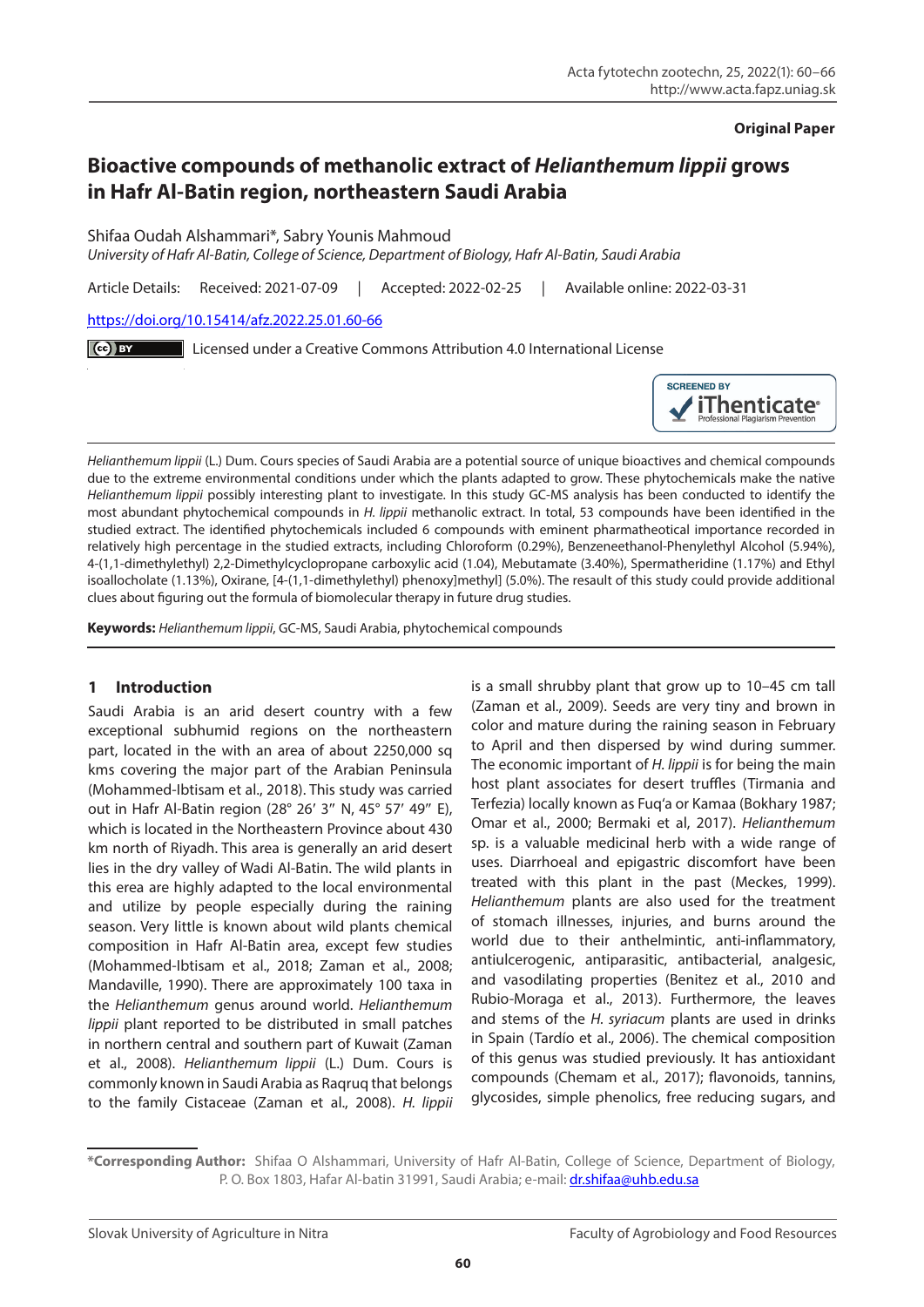saponines (Ermeli et al., 2012). Some of *Helianthemum* species are essential medicinal herbs that are utilized for a variety of purposes in a variety of places. However, there are currently no research addressing the biological activity or phytochemical constituents of many of these plants. Therefore, the purpose of the current study is to screen the abundant phytochemical compounds in the ethnolic extracts of *H. lippii* by gas chromatography-mass spectrometry (GC-MS). The result of this study would provide additional clues about figuring out the formula of biomolecular therapy in future drug studies.

# **2 Material and methods**

# **2.1 Sample Coolection and processing**

The present study was carried out at the Biology Department, College of Sciences, Hafr Al-Batin University (Saudi Arabia) from February to May, 2021. The plant samples were collected from Hafr Al-Batin region which is located in the northeastern province of the Kingdom of Saudi Arabia. The *Helianthemum lippii* plant materials (leaves and stems) were repeatedly washed by hand using distilled water so that any dust or other residues were removed. Then, the plant airdried at room temperature in a shady spot for around three weeks. They were then ground to a fine powder using an electric grinder and stored in tightly sealed bottles.

Twenty-five grams of fresh Plant powder sample were soaked in 250 ml of 96 percent methanol and shaken at 150 rpm for five days at room temperature before being kept in the refrigerator for one day. The extract was then vacuum-filtered through a Buchner funnel. The filtrate was centrifuged for 10 minutes at 3000 rpm, as well as the extract was concentrated in a rotary vacuum evaporator According to Tofighi et al. (2015), the crude was left in unsealed jars in the fume hood for 2 days at ambient temperature before being stored at 4 °C in a glass container before further usage.

The extracted sample was subsequently subjected to GC and GC-MS analysis. Components were discovered using the MS library NBS or their mass spectral data were compared with the documented ones (Stenhagen et al., 1974). The retention index was then used to help determine chemical identification (Sadtler,1986); some standard structural samples were injected for more confirmation.

# **2.2 Gas chromatography (GC) and GC-mass spectroscopy (GC-MS)**

# *2.2.1 GC analysis*

A HewlettPackard model 5985 B with a flame ionisation detector was used to evaluate the *Helianthemum* 

*lippii* extract (FID). A fused silica capillary column with a diameter of 60 m 0.32 mm and a carbowax coating of 60 m 0.32 mm was used.

The oven was set to increase from 50 to 200 degrees Celsius at a pace of 2 degrees Celsius per minute. The injector and detector were both set at 250 degrees Celsius. At a rate of 0.7 ml min $<sup>-1</sup>$ , helium has been used as</sup> a carrier gas. The data presented are the average of two assessments. Hydrocarbons (C8-C30 Aldrich Chemical Company) were used as references to compute the linear retention indices.

# *2.2.2 GC-MS analysis*

This experiment was carried out on a Hewlett-Packard 5985B computer with an HP MS instrument system. The temperature of the ion source was 200 °C and the ionisation voltage was 70 eV. The GC-MS analysis was conducted at central Lab in National Research Centre, Egypt.

# **3 Results and discussion**

The taxa of *Helianthemum* utilized in traditional medicine did not form a distinct group. There is a close correlation between methanol extract composition from *Helianthemum* leaves and their therapeutic applications. *Helianthemum* is a genus with over 100 species. In many nations, they are essential medicinal herbs that have multiple uses. It's worth noting that there is currently no research on the biological or phytochemical activity of several of these species (Rubio-Moraga et al., 2013). The GC-MS chromatogram analysis of the methanolic extract of *H. lippii* showed thirty-five major peaks (Figure 1). Also, the major phytochemical corresponding to the peaks were shown in (Table 1). The chemical compounds, molecular formula, and molecular weight were shown in (Table 1). From GC-MS analysis, extract of *H. lippii* contains 6 compounds that reported had biological activities as shown in (Table 2). These compounds such as Chloroform (RT, 5.45) which acts as liniment counterirritant for relief of deep seated pain (Rivera et al., 2005 and Tardio et al., 2006), Phenethyl alcohol (RT, 19.01) is reported to act as an antimicrobial, antiseptic and disinfectant that is used also as an aromatic essence and preservative in pharmaceutics and perfumery (Baudouin, 1976). Oxirane, [4-(1,1-dimethylethyl)phenoxy]methyl], RT (36.94) has an anti-inflammatory, analgesic and antipyretic). Oxirane effects (Baudouin, 1976). Mebutamate (RT, 41.36) has a sedative and anxiolytic drug with anti-hypertensive activity (Morin et al., 1963). Spermatheridine (RT, 46.69) act as an Anticancer, antimicrobial and an antifungal agent (Shakhatreh et al., 2016). Ethyl isoallocholate (RT, 60.63) was reported to inhibit dihydropteroate synthase (Kargutkar et al., 2018). Others have found similar findings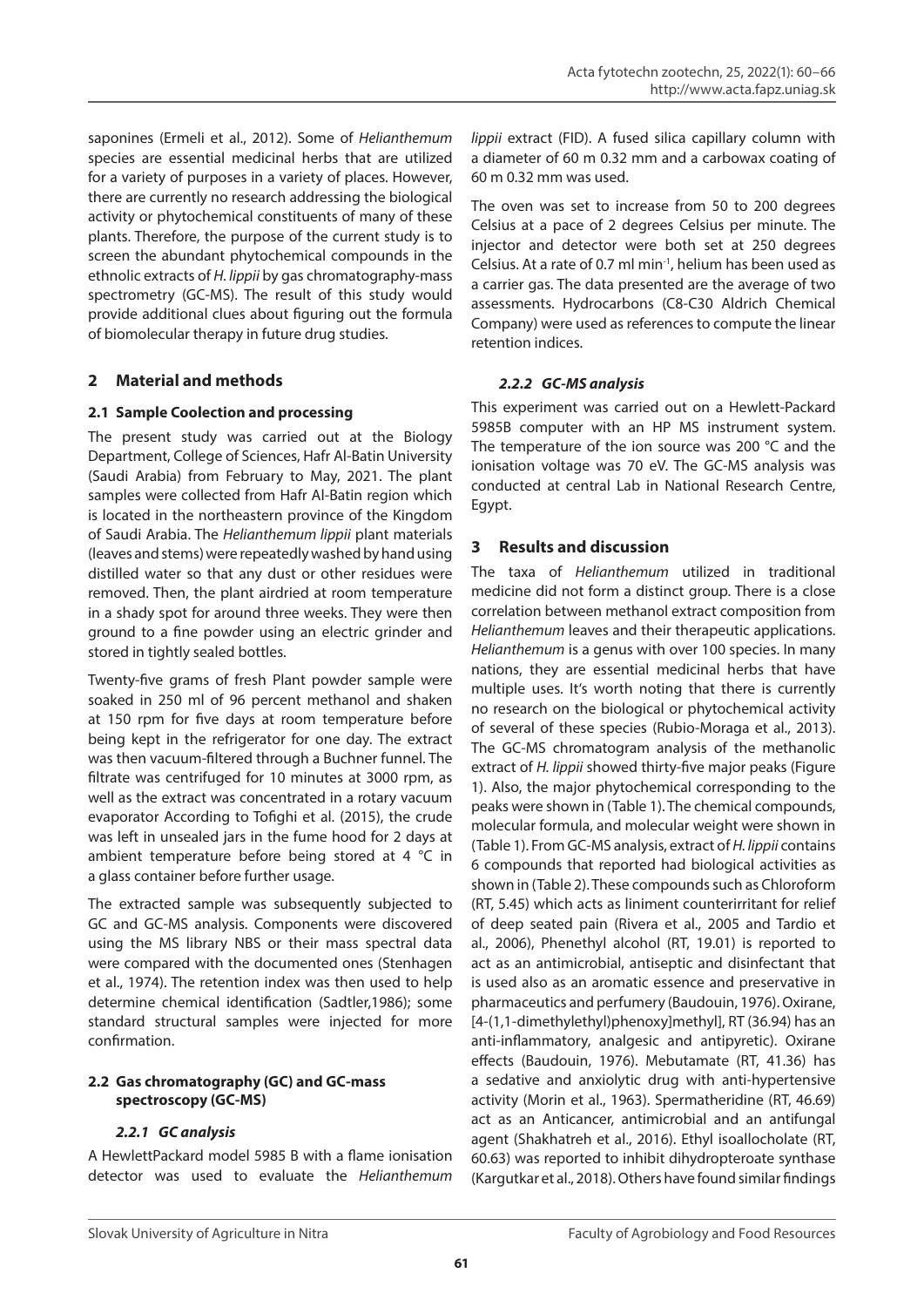| S.NO.        | <b>RT</b> | Area | Molecular wight | Compound name                                                                                              | Molecular female |
|--------------|-----------|------|-----------------|------------------------------------------------------------------------------------------------------------|------------------|
| $\mathbf{1}$ | 5.14      | 4.97 | 130             | 4,4-dimethyl-3-hexanol                                                                                     | C8H18O           |
|              |           |      | 176             | dichloromethyl ethyl sulfone                                                                               | C3H6Cl2O2S       |
| 2            | 5.40      | 0.21 | 229             | 7 phenyl trans bicyclo[4.3.0]non oxime                                                                     | C15H19NO         |
|              |           |      | 263             | 2,2-dimethyl-1-oxo-3,5-diphenyl-2H-1lambda~5~-pyrrole                                                      | C18H17NO         |
| 3            | 5.45      | 0.29 | 118             | Chloroform                                                                                                 | CHC <sub>3</sub> |
| 4            | 5.50      | 0.39 | 176             | dichloromethyl ethylsulfone                                                                                | C3H6Cl2O2S       |
|              |           |      | 118             | Chloroform                                                                                                 | CHC <sub>3</sub> |
|              |           |      | 229             | 7 phenyl trans bicyclo[4.3.0]non oxime                                                                     | C15H19NO         |
| 5            | 5.80      | 0.51 | 176             | dichloromethyl ethylsulfone                                                                                | C3H6Cl2O2S       |
|              |           |      | 229             | 7 phenyl trans bicyclo[4.3.0]non oxime                                                                     | C15H19NO         |
|              |           |      | 263             | 2,2-dimethyl-1-oxo-3,5-diphenyl-2H-1lambda~5~-pyrrole                                                      | C18H17NO         |
| 6            | 19.01     | 5.94 | 122             | Phenethyl alcohol                                                                                          | C8H10O           |
| 7            | 19.08     | 2.00 | 122             | Benzeneethanol (CAS)                                                                                       | C8H10O           |
| 8            | 19.12     | 2.47 | 122             | Benzeneethanol (CAS)                                                                                       | C8H10O           |
| $\mathsf 9$  | 19.20     | 5.32 | 122             | Benzeneethanol (CAS)                                                                                       | C8H10O           |
|              | 19.94     | 0.27 | 260             | Benzaldehyde, 3-benzyloxy-2-fluoro-4-methoxy                                                               | C15H13FO3        |
| 10           |           |      | 122             | Benzeneethanol (CAS)                                                                                       | C8H10O           |
| 11           | 21.20     | 0.42 | 122             | Benzeneethanol (CAS)                                                                                       | C8H10O           |
| 12           | 21.27     | 0.82 | 122             | Benzeneethanol (CAS)                                                                                       | C8H10O           |
| 13           | 24.69     | 1.12 | 168             | Jasmonol                                                                                                   | C11H20O          |
|              |           |      | 224             | 1-Propene, 2-methyl-, tetramer (CAS)                                                                       | C16H32           |
|              |           |      | 196             | Cyclohexane, 2,4-diisopropyl-1,1-dimethyl                                                                  | C14H28           |
| 14           | 25.15     | 0.33 | 154             | 5-Isopropenyl-2-deutero-2-methylcyclohexanol                                                               | C10H17DO         |
|              |           |      | 138             | 3,10-Dioxatricyclo[4.3.1.0(2,4)]dec-7-ene                                                                  | C8H10O2          |
|              | 25.39     | 1.34 | 168             | 1-Propene, 2-methyl-, trimer (CAS)                                                                         | C12H24           |
| 15           |           |      | 224             | 1-Propene, 2-methyl-, trimer (CAS)                                                                         | C16H32           |
|              |           |      | 168             | Jasmonol                                                                                                   | C11H20O          |
|              | 27.72     | 1.78 | 168             | 7-Oxabicyclo[4.1.0]heptane, 2-methyl-l4(2-methyl oxirane) (CAS)                                            | C10H16O2         |
| 16           |           |      | 280             | 3-Methy-l4-(phenylthio), 2-propeny-l2,5-dihydrothiophene<br>-1,1-dioxide                                   | C14H16O2S2       |
| 17           | 32.39     | 1.55 | 206             | Phenol, 4-(1,1,3,3-tetramethylbutyl) (CAS)                                                                 | C14H22O          |
| 18           | 34.15     | 2.61 | 234             | 1-[3(2,6,6-Trimethylcyclohex-2-EN-1-YL)-4,5-dihydro-3-<br>Hpyrazolyl] ethanone                             | C14H22N2O        |
| 19           | 35.76     | 0.50 | 304             | 3-[3-(butyl)dimethylsilyloxy-2-methyl-2-propenylidene]<br>2,4,4-trimethylcyclohexene                       | C16H20N2O2S      |
|              |           |      | 382             | 6-Oxa-3-thia-2,4-diazadecanoic acid, 2,4-dimethyl-5-oxo-,<br>2,3-dihydro-2,2-dimethyl-7-benzofuranyl ester | C18H26N2O5S      |
|              | 35.88     | 7.26 | 163             | 9-hydroxypyrimido[1,6-a]pyrimidin-4-one                                                                    | C7H5N3O2         |
| 20           |           |      | 280             | (3,5-dimethyladamantyl)-phosphonic-acid,dichloride                                                         | C12H19Cl2OP      |
|              | 36.38     |      | 266             | (2-Dodecen-1-yl) succinic anhydride                                                                        | C16H26O3         |
| 21           |           | 5.54 | 278             | Decane, 5,6-bis(2,2-dimethylpropylidene)                                                                   | C20H38           |

**Table 1** GC-MS analysis of bioactive components of extract of *Helianthemum lippii*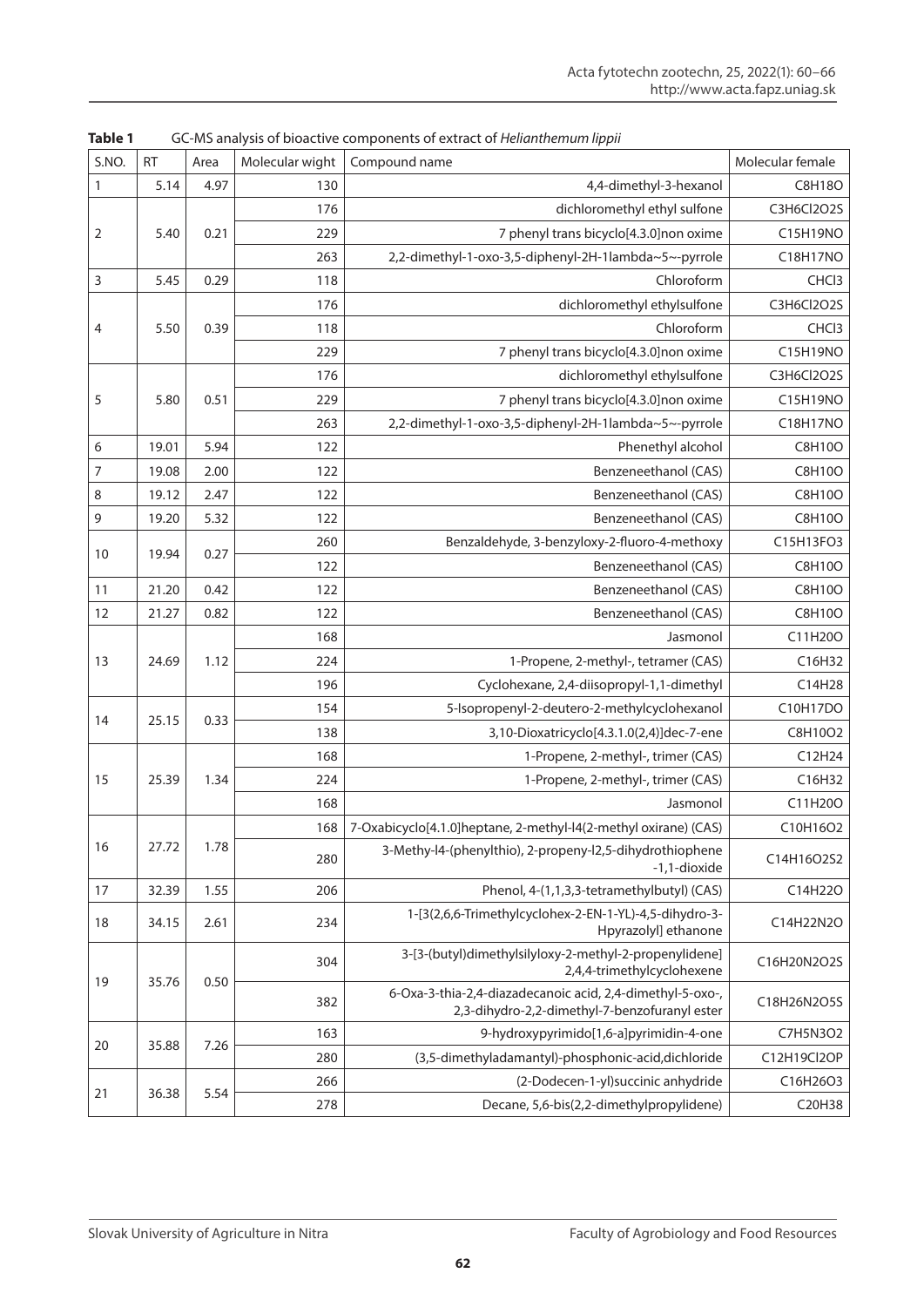| S.NO. | <b>RT</b> | Area  | Molecular wight | Compound name                                                                       | Molecular female |
|-------|-----------|-------|-----------------|-------------------------------------------------------------------------------------|------------------|
|       | 36.94     | 5.09  | 262             | Dodecylphenol (CAS)                                                                 | C18H30O          |
| 22    |           |       | 191             | 6-tert-Butylpyrano [2,3c] pyrrole2(6H)one                                           | C11H13NO2        |
|       |           |       | 206             | Oxirane, [[4-(1,1-dimethylethyl)phenoxy]methyl]                                     | C13H18O2         |
| 23    | 37.72     | 4.63  | 192             | Alpha-ionone                                                                        | C13H20O          |
| 24    | 38.43     | 1.04  | 192             | 1-(3,3-Dimethyl)-2,2-dimethylcyclopropane-3-carboxylic acid                         | C12H16O2         |
|       |           |       | 218             | 2,2,7,7-tetramethyltricyclo[6.2.1.01,6]undec-5-en-4-one                             | C15H22O          |
|       |           | 3.40  | 232             | Mebutamate                                                                          | C10H20N2O4       |
| 25    | 41.36     |       | 278             | Decane, 5,6-bis(2,2-dimethylpropylidene)- (E,Z)                                     | C20H38           |
| 26    | 41.58     | 5.62  | 262             | Sulfurous acid, cyclohexylmethyl hexyl ester                                        | C13H26O3S        |
|       |           |       | 276             | Sulfurous acid, cyclohexylmethyl hexyl ester                                        | C14H28O3S        |
|       |           |       | 140             | 4,4-dimethyl-1-octene                                                               | C10H20           |
| 27    |           | 1.18  | 207             | Methyl 2-oxo-2,3-dihydro-1,3-benzoxazole-6-carboxylate                              | C9H9N3O3         |
|       | 41.78     |       | 250             | Acetic acid (1,2,3,4,5,6,7,8-octahydro-3,8,8-trimethylnaphth-2-yl)<br>methyl ester  | C16H26O2         |
|       |           | 7.58  | 232             | Mebutamate                                                                          | C10H20N2O4       |
| 28    | 42.41     |       | 266             | (2-Dodecen-1-yl) succinic anhydride                                                 | C16H26O3         |
| 29    | 43.22     | 3.57  | 247             | [(Cyano-2-cyclopent1yl) amino]-2N,N-(pentamethylene)<br>propanamide                 | C14H21N3O        |
|       |           |       | 318             | 2-(lodomethyl)-5-(4-methylphenyl)oxolane                                            | C12H15IO2        |
|       |           |       | 270             | Phenylacetic acid, 2-(1-adamantyl)ethyl ester                                       | C18H22O2         |
|       | 44.30     | 14.15 | 247             | [(Cyano-2-cyclopent1yl) amino]-2N,N-(pentamethylene)<br>propanamide                 | C14H21N3O        |
| 30    |           |       | 247             | 6-Methyl-3-(methoxyphenyl)-2-aza-4,7-dioxabicyclo-[3.3.0]<br>octane                 | C13H13NO4        |
|       |           |       | 262             | Allyl-3-Dimethyl(phenyl)silylbutyrate                                               | C15H22O2Si       |
| 31    |           | 0.39  | 261             | 1-Cyclopropyl-3-hydro methylindole-4,7-dione                                        | C14H15NO4        |
|       | 44.56     |       | 388             | 4-Picolylamine, N,N-dinonyl                                                         | C26H48N2         |
|       | 45.25     | 4.86  | 276             | chrysene-5,6:4b,10b:11,12-trioxide                                                  | C18H12O3         |
| 32    |           |       | 277             | 3,6-Diphenyl-3-H5H1,7-àdihydropyrrolo[1,2c]oxazo                                    | C18H15NO2        |
|       |           |       | 326             | 7-Bromobicyclo                                                                      | C15H11BrN4       |
| 33    | 45.73     | 0.58  | 460             | Dimethoxyglyc erol docosyl ether                                                    | C27H56O5         |
|       |           |       | 204             | 17-(1,5-Dimethylhexyl)-10,13-dimethylhexadecahydrocyclopent<br>a[a]phenanthren-7-ol | C27H46O2         |
|       |           |       | 204             | 2-alpha Hydroxy-5-alpha cholest an, 3-one                                           | C27H46O2         |
| 34    | 46.69     | 1.17  | 275             | 12-hydroxy-N-methyl benzo[b]phenanthridi none                                       | C18H13NO2        |
|       |           |       | 275             | Spermatheridine                                                                     | C17H9NO3         |
|       |           |       | 332             | 5,7-Dimethoxy-6-(2-methylbutanoyl)-4-propyl-2H, 8H<br>chromen-2-one                 | C19H24O5         |
|       | 60.63     | 1.13  | 594             | Flavone. 4'oh,5oh,7dioglucoside                                                     | C27H30O15        |
| 35    |           |       | 436             | ethyl iso allocholate                                                               | C26H44O5         |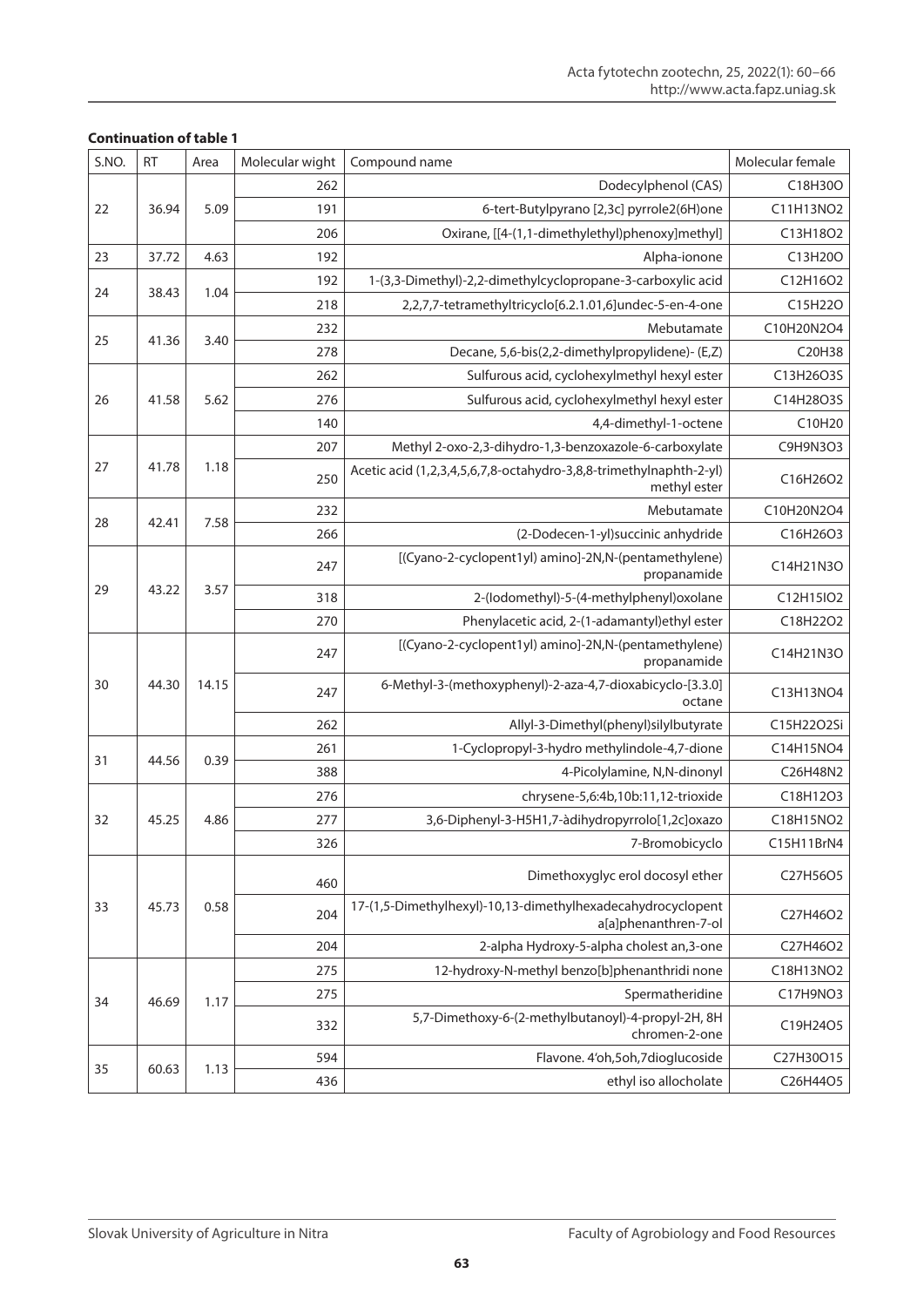| S.NO | <b>RT</b> | Area | Molecular<br>wight | Compound name                                          | Molecular<br>female | Reported<br>bioactivity                                                                                                                                      | Structure                                                                                                                                                     |
|------|-----------|------|--------------------|--------------------------------------------------------|---------------------|--------------------------------------------------------------------------------------------------------------------------------------------------------------|---------------------------------------------------------------------------------------------------------------------------------------------------------------|
| 1    | 5.50      | 0.39 | 118                | Chloroform                                             | CHCl3               | liniment<br>counterirritant<br>for relief of deep<br>seated pain                                                                                             | Formula CHCI3, MW 118, CAS# 67-66-3, Entry# 17643<br>Methane, trichloro- (CAS)                                                                                |
| 2    | 19.01     | 5.94 | 122                | Phenethyl alcohol                                      | C8H10O              | an antimicrobial,<br>antiseptic, and<br>disinfectant that<br>is used also as an<br>aromatic essence<br>and preservative<br>in pharmaceutics<br>and perfumery | Phonylothyl Alcohol<br>Formula CBH100, MW 122, CAS# 60-12-8, Entry# 2079                                                                                      |
| 3    | 36.94     | 5.09 | 206                | Oxirane,<br>[[4-(1,1-dimethylethyl)<br>phenoxy]methyl] | C13H18O2            | anti-<br>inflammatory,<br>analgesic, and<br>antipyretic effects                                                                                              | Oxirane, [[4-(1,1-dimethylethyl)phenoxy]methyl]-<br>Formula C13H18O2, MW 206, CAS# 3101-60-8, Entry# 1569<br>p-tert-Butylphenyl glycidyl ether                |
| 4    | 41.36     | 3.40 | 232                | Mebutamate                                             | C10H20N2O4          | sedative and<br>anxiolytic<br>drug with<br>anti-hypertensive                                                                                                 | Mebutamate<br>Formula C10H20N2O4, MW 232, CAS# 64-55-1, Entry# 215433<br>1,3-Propanediol, 2-methyl-2-(1-methylpropyl)-, dicarbamate (CAS)<br>H <sub>2</sub> V |
| 5    | 46.69     | 1.17 | 275                | Spermatheridine                                        | C17H9NO3            | anticancer,<br>antimicrobial and<br>an antifungal<br>agent                                                                                                   | Spermatheridine<br>Formula C17H9NO3, MW 275, CAS# 475-75-2, Entry# 318252<br>8H-Benzo[g]-1,3-benzodioxolo[6,5,4-de]quinolin-8-one (CAS)                       |
| 6    | 60.63     | 1.13 | 436                | thyl iso-allocholate                                   | C26H44O5            | inhibitor for<br>dihydropteroate<br>synthase                                                                                                                 | Ethyl iso-allocholate<br>Formula C26H44O5, MW 436, CAS# NA, Entry# 6654<br>Ethyl 3.7.12-trihydroxycholan-24-oate #                                            |

**Table 2** Reported biological activities of compounds present in *Helianthemum lippii* extract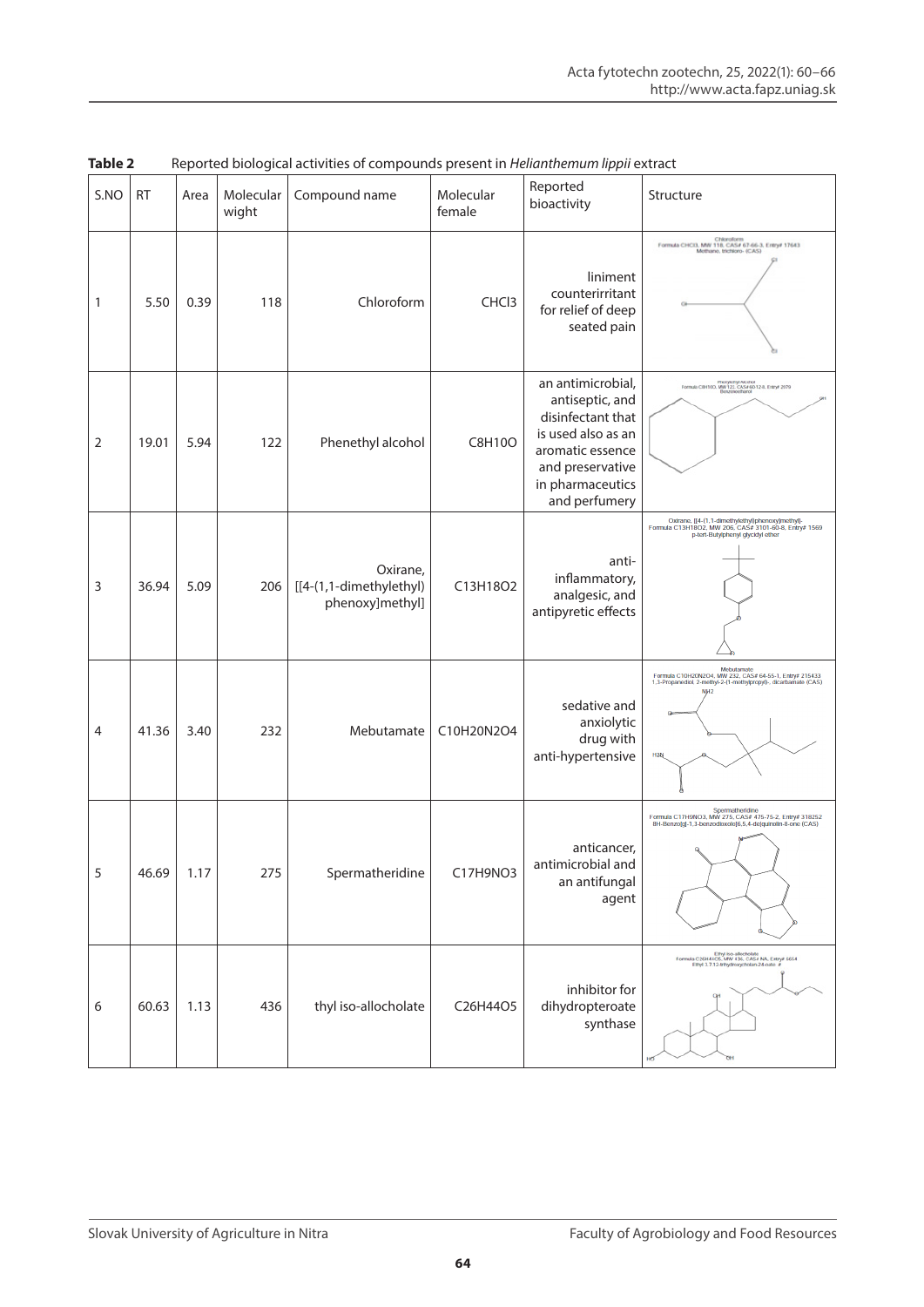

**Figure 1** GC-MS chromatogram of methanolic extract of *Helianthemum lippii*

on *H. lippii* leaves and roots. In Algeria, a decoction of leaves is used for diabetic treatment (Hamza et al., 2019). Roots decoction is used in Saudi Arabia to cure camel colic (Sher and Aldosari, 2013). Camel food in the Sahara Desert (Volpato and Puri, 2014). In the Saharan region of Algerian, leaves powder or a compress were used to treat wounds and skin conditions (Lakhdari et al., 2016).

The presence of the six chemicals stated before in *H. lippii* was consistent with major investigations on *Helianthemum* species (Calzada and Alanis, 2007; Benabdelaziz, 2015; Calzada et al., 1995). Accordingly, study of the chemical constituents of *H. lippii* extract using GC-MS analysis would be the first step to identifying of the bioactive compounds in this plant. This study would be helpful to investigate *H. lippii* materials as a new supplies of natural antioxidants and acceptable commercial food enhancers or pharmaceutical components.

# **4 Conclusions**

In the present study, fifty-three compounds extracted from *H. lippii* were identified by GC-MS analysis. The biological activities of each of the identified phytocomponents range from antimicrobial, antioxidant, anti-inflammatory, an antifungal and anticancer. These behaviors could be a result of its individual or group contents.. In conclusion, The efficacy of plants is demonstrated in this study. However, more research is needed to identify the ingredients that are responsible for the antibacterial, antioxidant, anti-inflammatory, antifungal, and anticancer properties. These findings provide new insights into the potential use of this plant not only as a therapeutic agents but also as a source of the economic phytocompounds for the synthesis of complex chemical substances and for discovering the actual significance of this plant. Further study is required to determine the constituents responsible for antibacterial, antioxidant, anti-inflammatory, antifungal, and anticancer activities..

### **Acknowledgments**

The authors are grateful to Professor Elsayed H. Zeidan (National Research Centre, Giza, Egypt), for his assistance with GC-MS analysis.

### **References**

Baudouin, M. (1976). *2-Phenylethanol.* National Center for Biotechnology Information. PubChem Compound Database, U.S. National Library of Medicine. pubchem.ncbi.nlm.nih.gov/ compound/2-phenylethanol.

Benabdelaziz et al. (2015). Lignans and other constituents from *Helianthemum* sessiliflorum Pers. *Rec. Nat. Prod.*, 9, 342–348.

Bermaki, B. et al. (2017). Bioecology of desert truffles in the provinceof Figuig in Eastern Morocco. *Revista Mexicana de Micología,* 46, 29–36.

<https://www.redalyc.org/articulo.oa?id=88355481005>

Bokhary, H.A. (1987). Desert truffles ,Al-Kamah' of the Kingdom of Saudi Arabia. Occurrence, identification and distribution. *Arab Gulf Journal of Scientific Research*, B5, 245–255.

Calzada, F. I. et al. (1995). Flavonoids of the aerial parts of *Helianthemum* glomeratum. *Int. J. Pharmacogn*, 33, 351–352.

Ermeli, N. et al. (2012). Screening of analgesic and antiinflammatory activities for two Libyan medicinal plants: *Helianthemum lippii* and *Launaea residifolia*. *J. Chem. Pharm. Res.,* 4, 4201–4205.

Hamza, N. et al. (2019). A review of Algerian medicinal plants used in the treatment of diabetes. *J. Ethnopharmacol.,*  238, 111841. DOI: 10.1016/j.jep.2019.111841